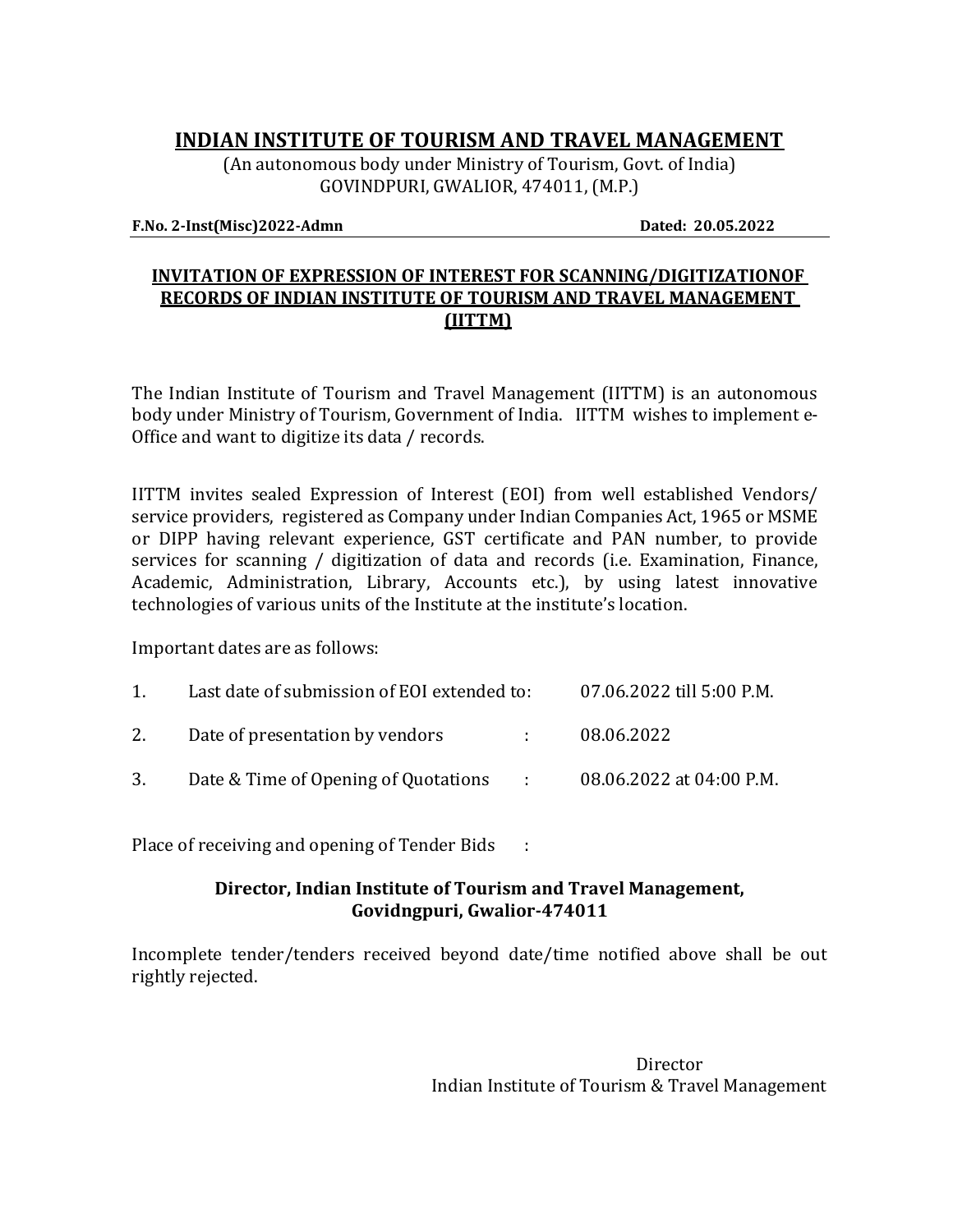# **TWO BID SYSTEM**

All bidders required to submit their offers in two covers as under:-

(a) FIRST COVER (Technical Bid) should contain the following:-

- i) Tender documents all pages duly completed and signed BUT WITHOUT INDICATIONG THE RATES QUOTED
- ii) Earnest Money (If applicable)
- iii) Proof of Tender Cost
- iv) Copy of registration under Indian company act 1965/ MSME. DIPP
- v) Performance statement of last three years.
- vi) Photo Copy of PAN.
- vii) EMD.
- viii) Any other relevant documents which the firm wishes to submit.

(b) SECOND COVER (Commercial / Price Bid) should be contain the following :

i) Rate of entire work per page basis

This cover should thereafter, be kept in a third cover and again sealed. This cover should also be super scribed with the tender no. and date of tender opening. The composite bid i.e rate indicated in the technical bid "OPENLY" shall be ignored.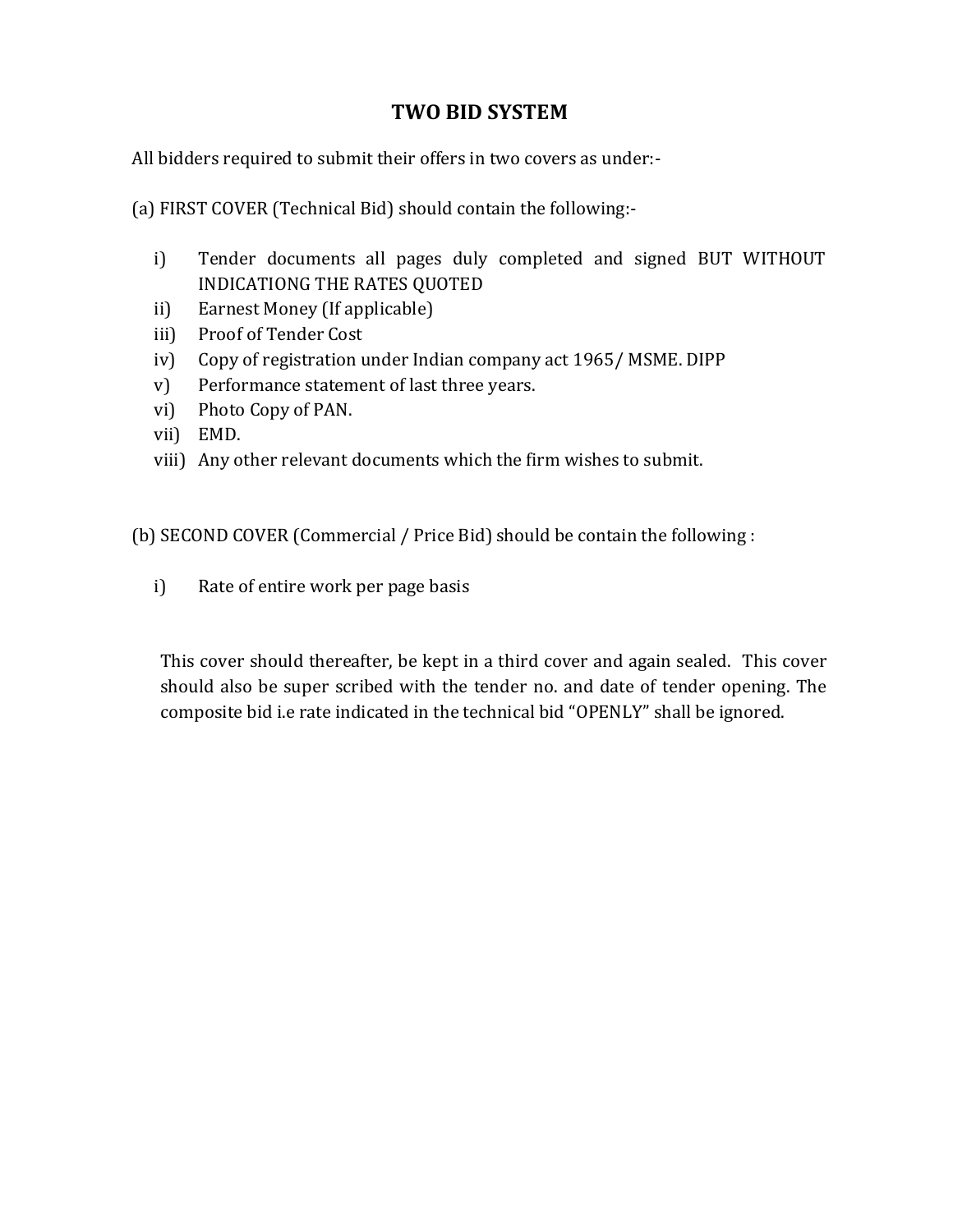#### **1. FEE FOR TENDER DOCUMENTS**

The fee for tender documents will be **Rs 1,000/-** (Rupees One Thousand Only) nonrefundable. The tender fee shall be paid digitally transfer in the IITTM's Bank accounts of Punjab National Bank, Chetakpuri Branch, Gwalior **i.e. 2964002100000866, IFS Code-PUNB0296400** or in the form of Demand Draft of any Nationalized/ Scheduled, Commercial Bank, in favour of **"Director IITTM"** payable at **Gwalior Madhya Pradesh.**  The proof of fee shall be submitted along with the Technical Bid of the Tender Document.

#### **2. EARNEST MONEY DEPOSIT**

An Earnest Money Deposit (EMD) should be submitted in the Technical bid of the tender, without which the tender shall be invalid. The amount of EMD will be **Rs.50,000/-** (Rupees Fifty Thousand Only) payable in the form of demand Draft/ Bank Guarantee in favour of **"Director IITTM"** payable at **Gwalior, Madhya Pradesh.**

In case of unsuccessful bidder, the EMD will be released to them against written application without any interest accrued thereon at the earliest and after the acceptance of the contract by the successful bidder.

In case of successful bidder**,** after acceptance of the work order, the EMD shall be refunded on receipt of the Performance Bank Guarantee (PBG) of amount equivalent to EMD from any nationalized/ scheduled commercial bank, drawn in favour of **"Director-IITTM"** enforceable at **Gwalior Madhya Pradesh** shall be deposited in IITTM for safeguarding the interest in all respects.

The EMD or PBG will be released against written application after successful completion of the contract.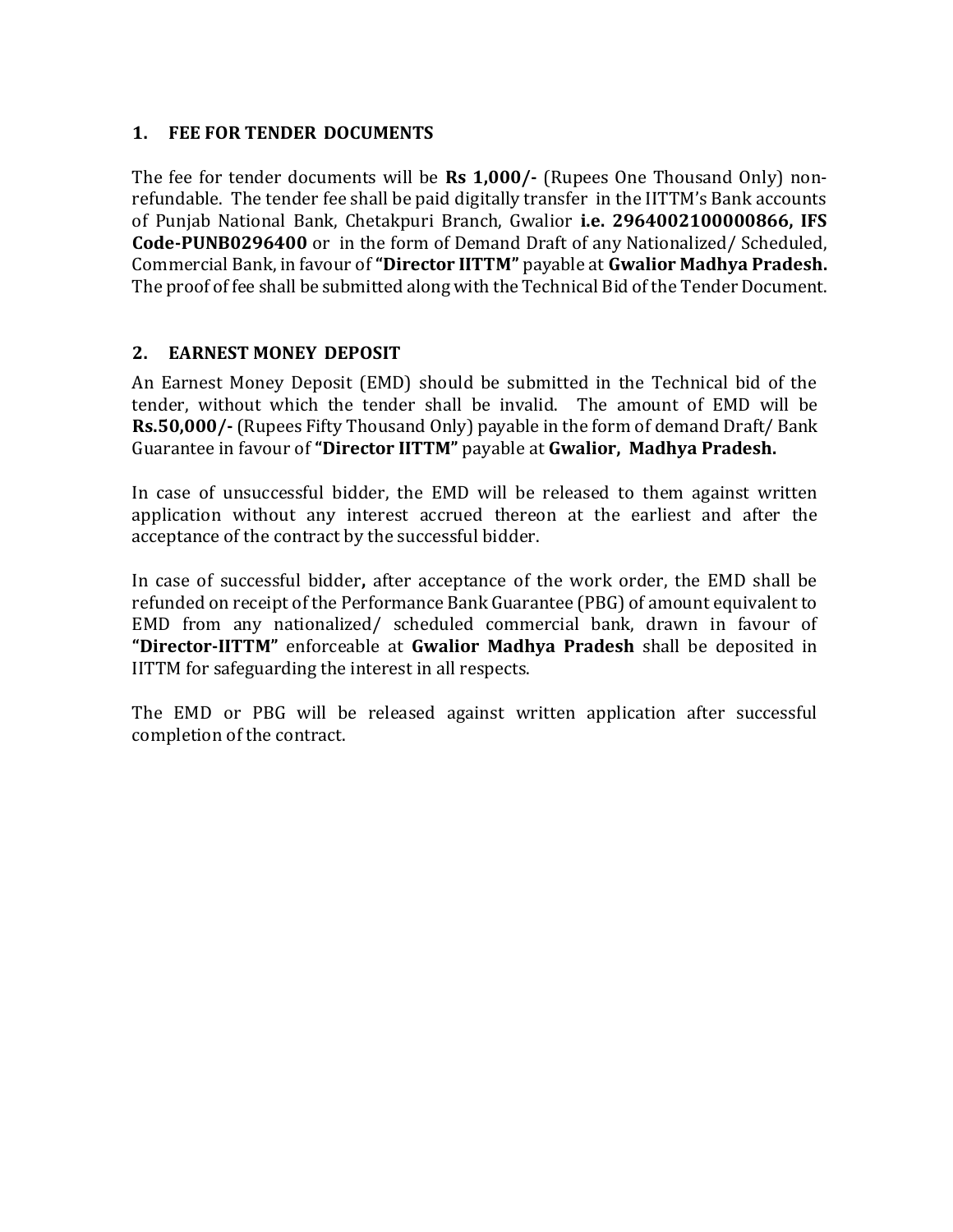#### **3. GENERAL TERMS AND CONDITIONS**

Only those bidders who fulfill the following terms and conditions may submit their bids:-

- 3.1 Firms willing to bid for the above mentioned works must have minimum experience of three years.
- 3.2 The Company Firm must have gross turnover of *Rs.45.00 lakhs (cumulative)* during the last three financial years duly certified by the Chartered Accountants (CA).
- 3.3 Tender with overwriting, alternations will not be considered. **Only typed/printed quotations** will be accepted. The bidder should number each page and sign in each page of the tender documents along with the Official Seal/ Stamp.
- 3.4 Tender should mention the period for completion the work in 3 months on receipt of orders irrespective of the any obstruction failing which a penalty of 1% per day of indented value will be imposed and the work will be awarded to next panelist of vendors.
- 3.5 The vendor should provide enough equipment so as to complete the scanning and digitization in the limited time provided by the end user departments.
- 3.6 The payment will be released on submission of bills after satisfactory completion of work awarded. No advance payment will be made. No interest or other charges will be paid on payments if any, delayed sometimes due to administrative reasons. Recovery of TDS/ GST etc. as admissible under rules will be effected.
- 3.7 The Director-IITTM Gwalior reserves the right to reject all or any tender without assigning any reason thereof.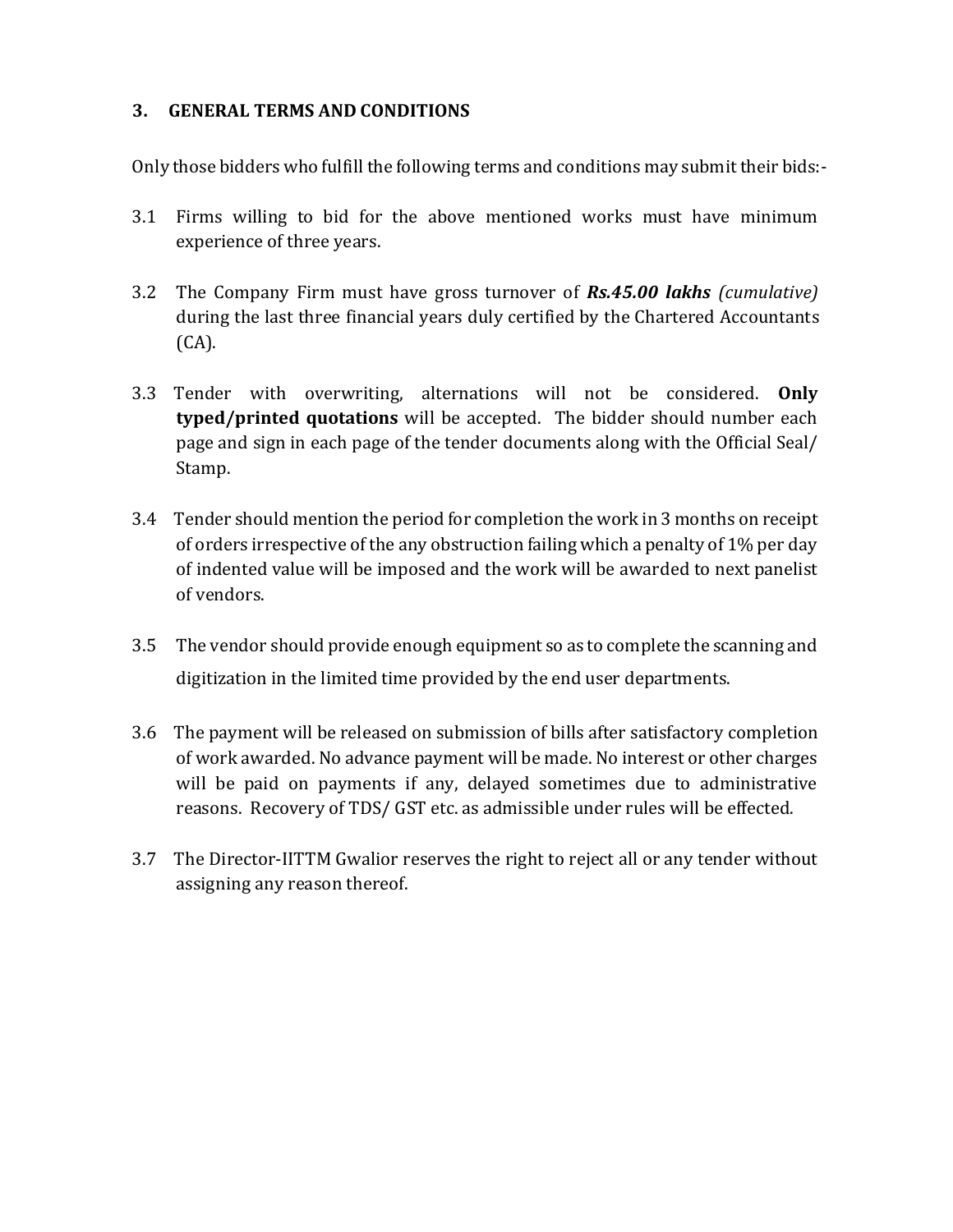## **4. Scope of Work**

- 4.1 Scanning/digitization, Indexing, Storing, Archiving & Retrieval of records in digital form in secure manner in the specified period.
- 4.2 Creation and Integration of data and data base structure.
- 4.3 Setup of scanning and digitization facility at the End User Department's office.
- 4.4 The vendor should provide enough equipment so as to complete the scanning and digitization in the limited time provided by the end user

#### **5. Project involves broadly following activities** :

- 5.1 Pre-Scanning activities
- 5.2 Scanning activities for all sizes of paper including service book, files & BOG's proceedings etc. (i.e. A4, A5, A3, Legal etc)
- 5.3 Image Enhancement
- 5.4 Indexing/data Entry/Uploading of data/record
- 5.5 Storage & Retrieval of digitized documents
- 5.6 Uploading the above scanned documents on e-office portal
- *Note: A complete solution including hardware/software (server, storage etc) requirements has to be proposed by the vendor.*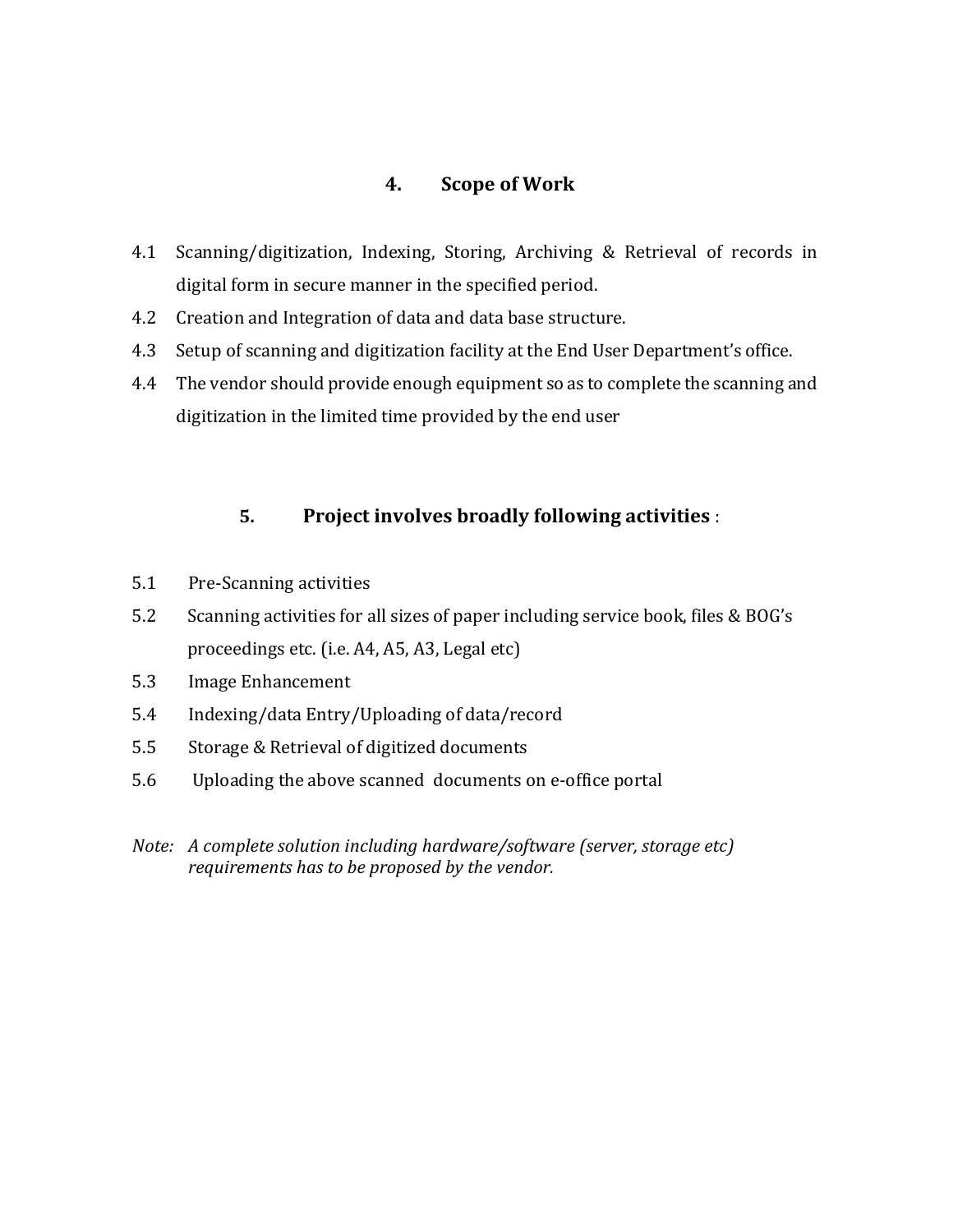# **6. Qualifying Criteria**

| <b>Qualifying Criteria</b>                                                                                                                                                                                                                                                                                                                | <b>Documentary Evidence</b>                                                                                                                                                                                                 |  |  |
|-------------------------------------------------------------------------------------------------------------------------------------------------------------------------------------------------------------------------------------------------------------------------------------------------------------------------------------------|-----------------------------------------------------------------------------------------------------------------------------------------------------------------------------------------------------------------------------|--|--|
| Firm should be a company registered under<br>Indian Companies Act 1956 or a Partnership<br>Firm registered under Indian Partnership<br>Act, 1932.                                                                                                                                                                                         | The copy of Registration Certificate<br>issued by Registrar of Firms/ Certificate<br>of Incorporation issued by Registrar of<br>companies must be attached.                                                                 |  |  |
| Firm should have minimum cumulative<br>turnover of Rs.45.00 lacs from scanning &<br>DMS over last 3 financial years.                                                                                                                                                                                                                      | Copy of the audited Profit & Loss<br>Statement & Balance Sheet of the firm<br>and Certificate from the Chartered<br>accountant clearly stating the turnover<br>from<br>document<br>scanning<br>and<br>management solutions. |  |  |
| Firm (not Individual) should have valid<br>documentary proof of GST<br>and<br>other<br>applicable taxes registration numbers.                                                                                                                                                                                                             | Copy of Good & Service Tax certificate<br>(GST)                                                                                                                                                                             |  |  |
| Firm should have valid Income Tax Returns<br>for the last three financial years and Firm (not<br>individual) should have PAN Card. Firm must<br>be a profit making company/ firm for past<br>three years.                                                                                                                                 | Income Tax Returns for the last three<br>financial years. Provide a copy of PAN<br>Card.                                                                                                                                    |  |  |
| Firm should have capability of inventory<br>making, Document Preparation, Scanning,<br>Post Scan Document Preparation, ICR<br>(Intelligent Character Recognition)<br><b>OCR</b><br>(Optical Character Recognition) software and<br>process management system. This capability<br>must be proven in at least one of the Govt.<br>projects. | Orders and Acceptance Certificate of<br>complete project and end to end<br>completion of part of the project must be<br>enclosed covering all these areas.                                                                  |  |  |
| Firm should have high speed scanners.<br>Firm should have minimum one book scanner<br>of A0 to A4 Size. Failing which the EOI will be<br>rejected.                                                                                                                                                                                        | Documentary proof must be submitted<br>to affirm claims about the possession of<br>equipment / licenses.                                                                                                                    |  |  |
| Firm should have Licensed version of PDF<br>compressor /PDF creator/ PDF convertor.                                                                                                                                                                                                                                                       | Documentary proof must be submitted<br>to affirm claims about the possession of<br>equipment / licenses.                                                                                                                    |  |  |

*Note: All center govt. rules and regulations will be applicable in case of MSME / DIPP registered companies / start ups*.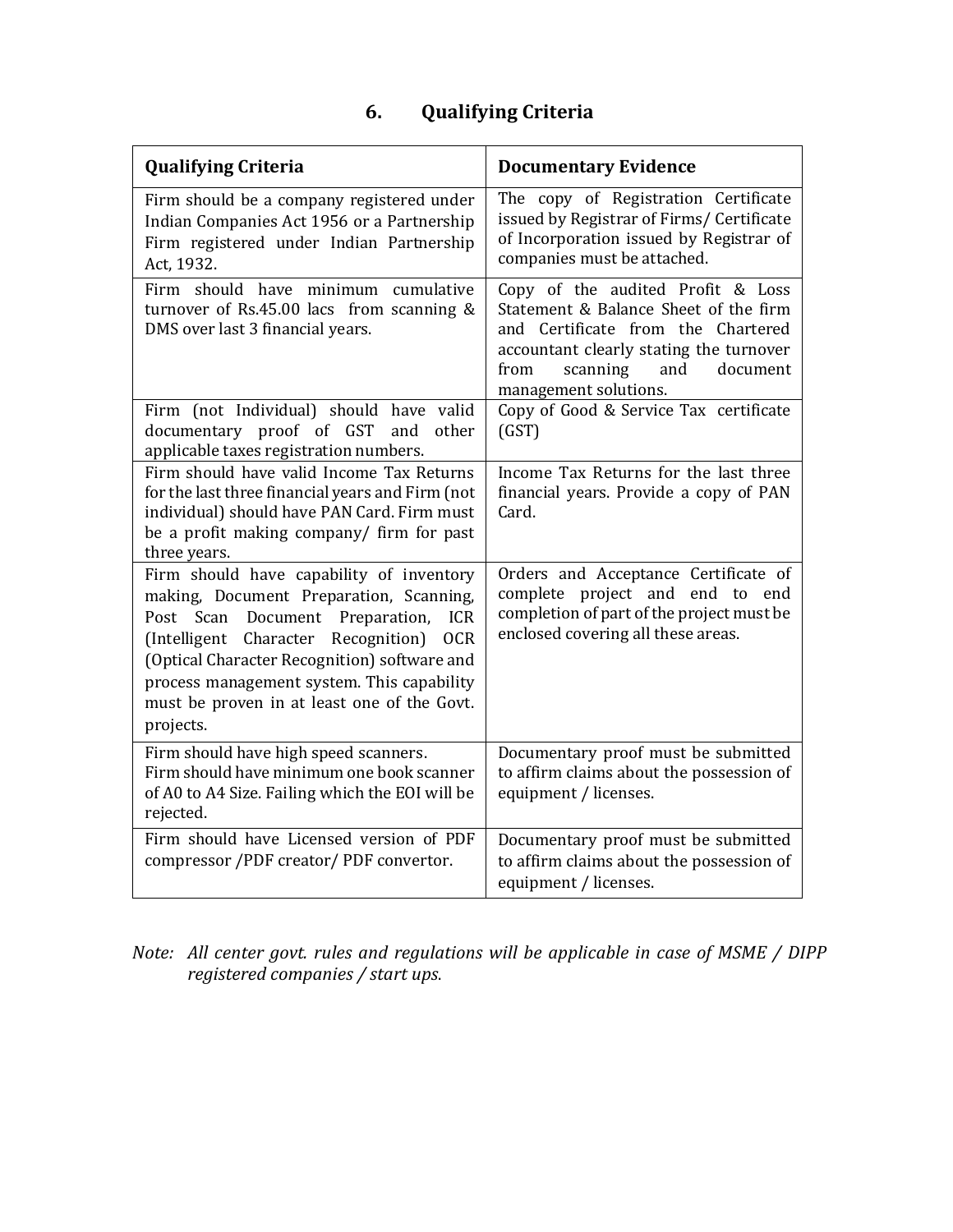#### **7. Other Terms & Conditions**

- 7.1 The EOI should include a description of the firm's profile and details of relevant experience.
- 7.2 A demonstration of the proposed solution shall have to be given to the Committee on 08.06.2022.
- 7.3 The firm shall have to arrange its own staff for the entire scope of work. IITTM will not bear any expenses and not accept responsibility for the same.
- 7.4 Based on the demonstration of the solutions and discussions, it shall be decided whether commercial offers be called from the vendor whose solution is found suitable or fresh tenders are to be called after finalization of the tender documents.
- 7.5 The interested firms can inspect the concerned records after contacting the Program Officer (admn.), IITTM, Gwalior during working hours of the institute.
- 7.6 For any query related to EOI will be entertained by Program Officer (admn.), IITTM, Gwalior during working hours or through email: [shivram.maurya@iittm.ac.in.](mailto:shivram.maurya@iittm.ac.in.)
- 7.7 The authority shall reserve the right to reject any "expression of interest" without assigning any reason thereof.
- **7.8** The sealed EOI should reach in the name of **"Director, IITTM, Govindpuri, Gwalior - 474011 latest by 07.06.2022 at 5.00 PM.**
- 7.9 The "Expression of Interest" received after due date and time (i.e. 07.06.2022. at 5.00 PM), shall not be entertained.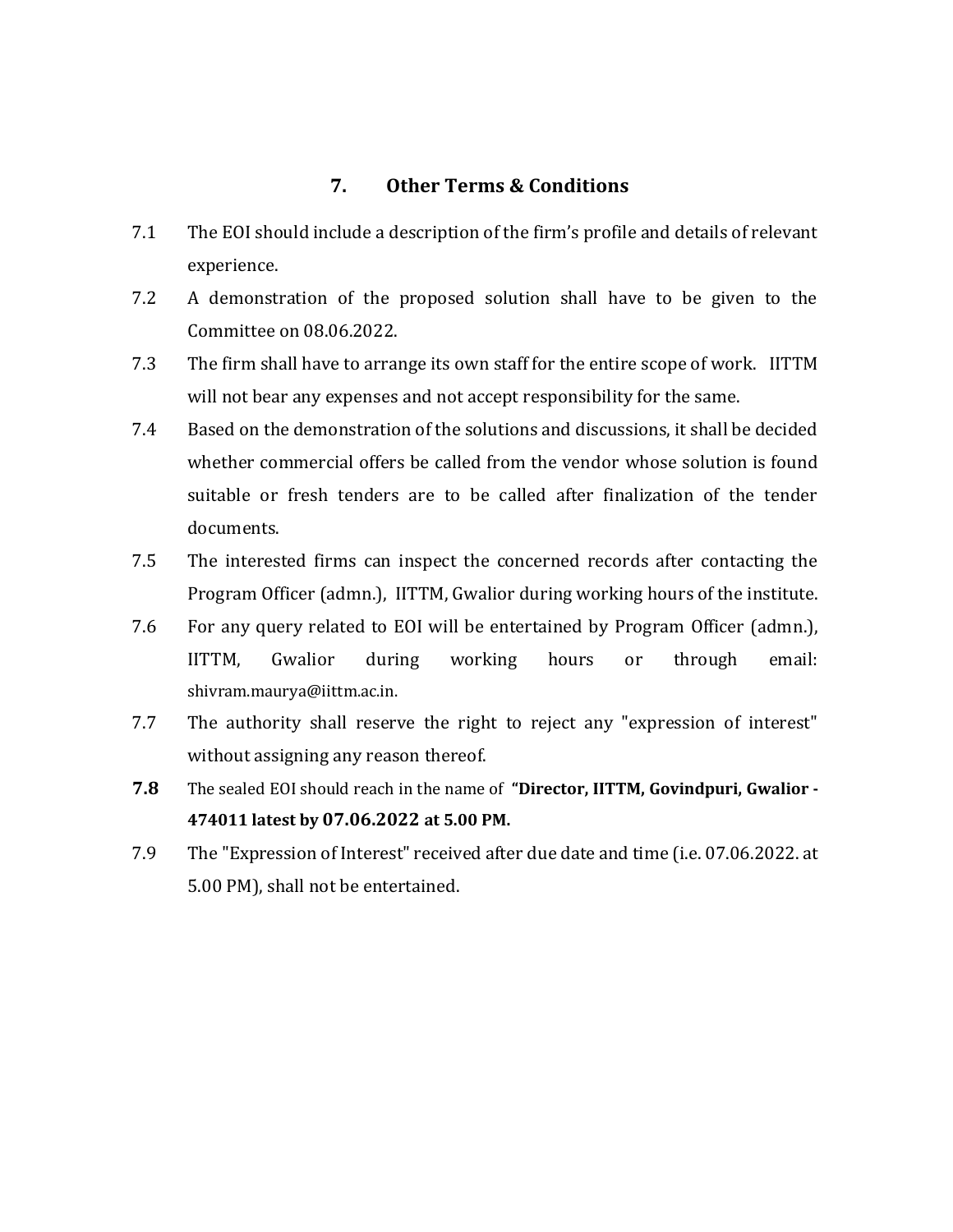### **ANNEXURE-I (FORMAT OF TECHNICAL BID)**

*(To be submitted on letterhead of the firm)*

**To: The Director, Indian Institute of Tourism and Travel Management Govindpuri, Gwalior 474011 (MP)** 

#### **Sub: Submission of Technical Bid for Scanning/Digitization of records.**

**Sir,**

With response to your tender mentioned above, the Technical Bid of our firm basis at **IITTM, Gwalior** are submitted herewith along with the following mandatory documents as mentioned in the tender documents.

| <b>SL</b><br>NO. | <b>DOCUMENTS NEED TO BE SUBMITTED</b>                                                                              | <b>WHETHER</b><br><b>ATTACHED</b><br>(Tick YES/NO) |                | Ref.<br>Page<br>No. | <b>RELEVANT DETAILS</b>                                                                              |  |  |
|------------------|--------------------------------------------------------------------------------------------------------------------|----------------------------------------------------|----------------|---------------------|------------------------------------------------------------------------------------------------------|--|--|
| 01               | Tender Document fee                                                                                                | <b>YES</b>                                         | N <sub>O</sub> |                     | <b>Receipt No</b><br>date                                                                            |  |  |
| 02               | Earnest Money Deposit (EMD)                                                                                        | <b>YES</b>                                         | N <sub>O</sub> |                     | DD No:<br>Date:<br><b>Bank Name:</b><br>Amount: Rs 50,000/-<br>In Favour of: Director-IITTM, Gwalior |  |  |
| 03               | Satisfactory<br>completion<br>Certificate of 3 (three) similar work done.                                          | <b>YES</b>                                         | N <sub>O</sub> |                     |                                                                                                      |  |  |
| 04               | Certificate of Registration firm                                                                                   | <b>YES</b>                                         | N <sub>O</sub> |                     |                                                                                                      |  |  |
| 05               | of<br>office address (telephone<br>Proof<br>bill, electricity bill etc.)                                           | <b>YES</b>                                         | N <sub>O</sub> |                     |                                                                                                      |  |  |
| 06               | Details of Bank Account of the firm. A<br>cancelled cheque of the account of the firm<br>to be enclosed.           | <b>YES</b>                                         | N <sub>0</sub> |                     |                                                                                                      |  |  |
| 07               | <b>PAN Card</b>                                                                                                    | <b>YES</b>                                         | N <sub>O</sub> |                     |                                                                                                      |  |  |
| 08               | <b>GST Number</b>                                                                                                  | <b>YES</b>                                         | N <sub>O</sub> |                     |                                                                                                      |  |  |
| 09               | Annual turnover certificate of last 03<br>financial year duly certified by the<br>Chartered<br><b>Accountants</b>  | <b>YES</b>                                         | N <sub>O</sub> |                     |                                                                                                      |  |  |
| 10               | Income Tax Return and Audited Balance<br>Sheet of<br>the last 03 financial year                                    | <b>YES</b>                                         | N <sub>O</sub> |                     |                                                                                                      |  |  |
| 11               | Not blacklisted certificate in the form of<br>affidavit.                                                           | <b>YES</b>                                         | N <sub>O</sub> |                     |                                                                                                      |  |  |
| 12               | An undertaking by the Agency for<br>Acceptance & Compliance of all terms &<br>conditions mentioned in this tender. | <b>YES</b>                                         | N <sub>0</sub> |                     |                                                                                                      |  |  |

Thanking you, Yours faithfully,

Name and Signature of authorized signatory Date:-

(Seal of the firm)